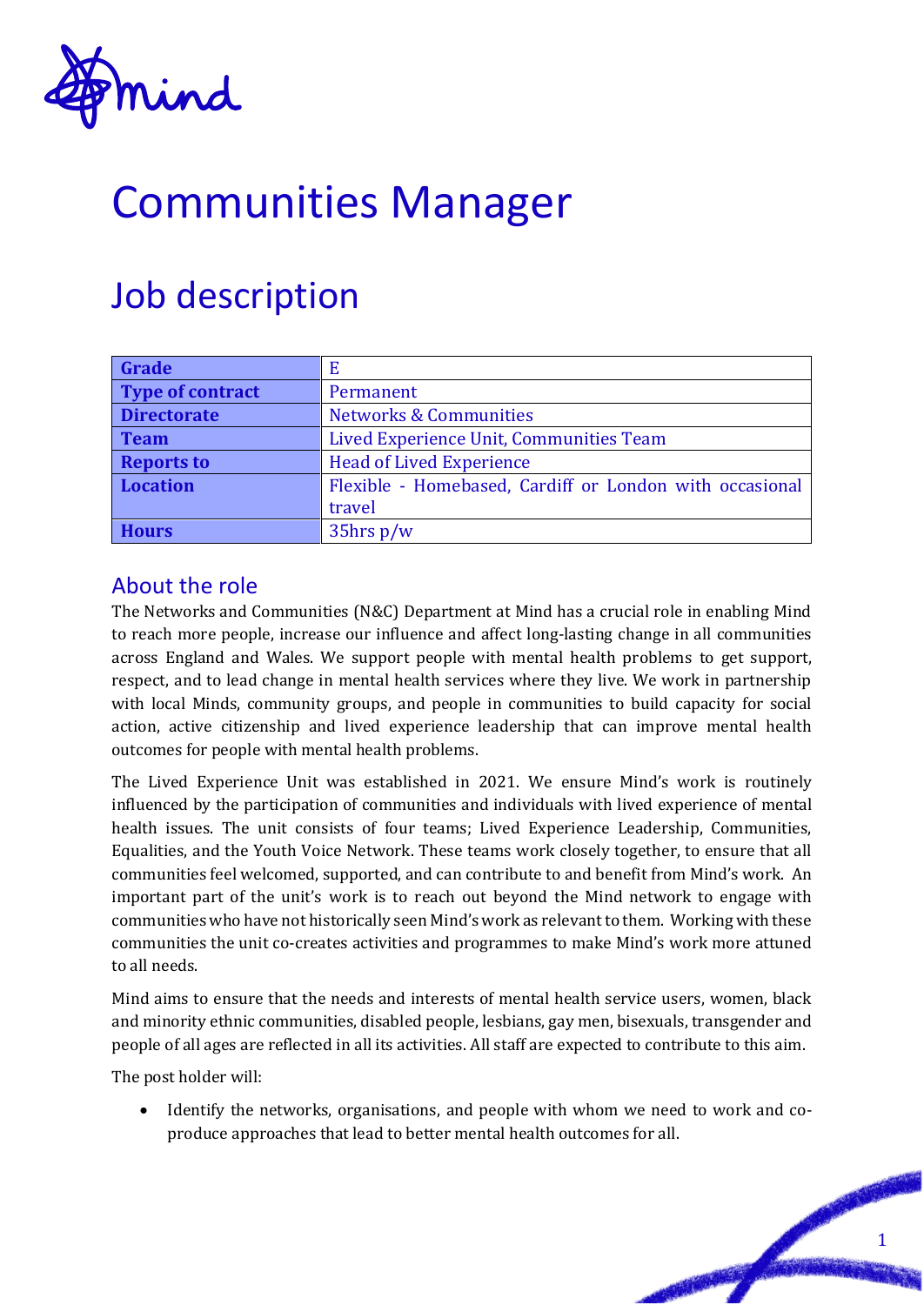

- Provide leadership to the Communities team to actively build relationships and partnership approaches across community networks, and support Mind to work more effectively in and with communities and people with lived experience, helping build capacity for them to lead change.
- Lead the development of the unit's role in helping to build the leadership of people and communities, including supporting an approach to transitioning lived experience led and community based anti-discrimination work. The work has a particular focus on priority groups as defined in Mind's strategy: people experiencing poverty, young people and racialised communities.
- Work closely with colleagues in Mind Cymru, in Wales, on relevant strategic work and programmes (eg. Side by Side Cymru and Time to Change Wales), as well as the Mind Digital Communities team, supporting developments of Side by Side online.
- Build on Mind's work developing and supporting the peer support movement and people led projects that challenge discrimination.

#### Key Responsibilities

- 1. Alongside the Head of Lived Experience, deliver against our strategy, with a focus on participation, community leadership, developing peer support and people led anti stigma work at Mind.
- 2. Lead the Communities team to ensure the views of people with experience of mental health problems, from a wide range of communities, are central to decision-making at each stage of the work.
- 3. Informed by the Lived Experience Unit Strategy and yearly plan, work closely with Mind Fundraising and Business Development colleagues to fundraise for projects, initiatives, and programmes.
- 4. Lead the team to deliver and manage projects that work closely with a range of individuals, groups, and organisations to design and deliver several celebration, learning and networking events. This includes PeerFest, the annual Marsh Awards, other emerging communities of practice and networks.
- 5. Oversee the delivery of major programmes and projects across England and Wales regarding community leadership and peer support. This includes formal partnerships with local Minds and other organisations (such as anti stigma hubs).
- 6. Oversee the teams work in sharing learning and good practice in approaches to anti stigma, linking with partners in England, Wales, Northern Ireland and Scotland.
- 7. Develop the teams offer to local Minds, to support them to further develop their community led initiatives, peer support and people led initiatives that challenge discrimination.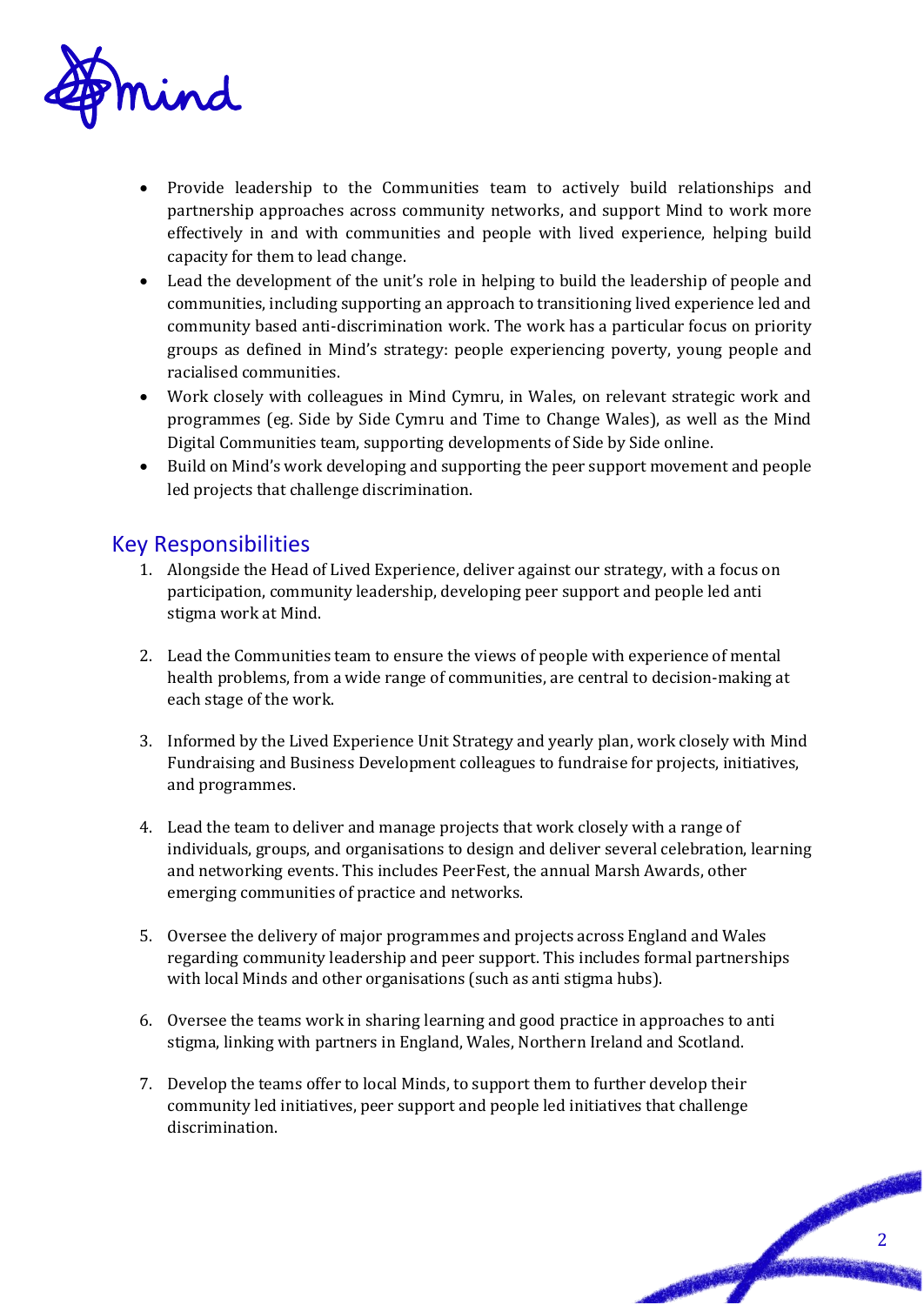

- 8. Oversee the programme management of the community-led programmes, across England and Wales. This will involve oversight of programme set up and delivery, effective budget management, contract management with partners, establishing monitoring systems for partners, regularly reporting to funders against targets and contracting evaluation partners.
- 9. Work with partner organisations and other Mind teams, to lead influencing work, ensuring peer led peer support is at the heart of community-based delivery relating to the health and social care strategies across England and Wales. Further, lead the team to influence NHS England and other bodies, involved in establishing peer support frameworks for the NHS.
- 10. Develop the team's offer both to local Minds and independent community organisations, to support them to further develop their community work and form networks (including anti stigma hubs / lived experience leadership hubs).

#### Expectations

We are committed to becoming actively anti-racist in everything we do. This is a critical priority for Mind. We embrace diversity and understand that being an inclusive organisation, recognising different perspectives, will enable us to provide excellent services. We are committed to ensuring all our employees are treated fairly and equitably at work and promoting equity in physical and mental health for all.

Role expectations:

- To ensure our work reaches people from a wide range of backgrounds, including people from marginalised communities
- To ensure that people with experience of mental health problems, including those from marginalised communities, inform the design, take part in the delivery and review the work of the team as fully as possible.
- To attend and contribute to meetings, identify opportunities for strategic partnerships, attend training and other events as required.
- To attend and contribute to the supervision and appraisal process.

All members of staff at Mind are expected to embody our mission, values and competencies. This includes an expectation that they will:

- Show passion for what Mind does and the changes that we are making for people with mental health problems.
- Work collaboratively across teams, departments, locations and organisations.
- Stand up for what they believe is best and trust in themselves and each other.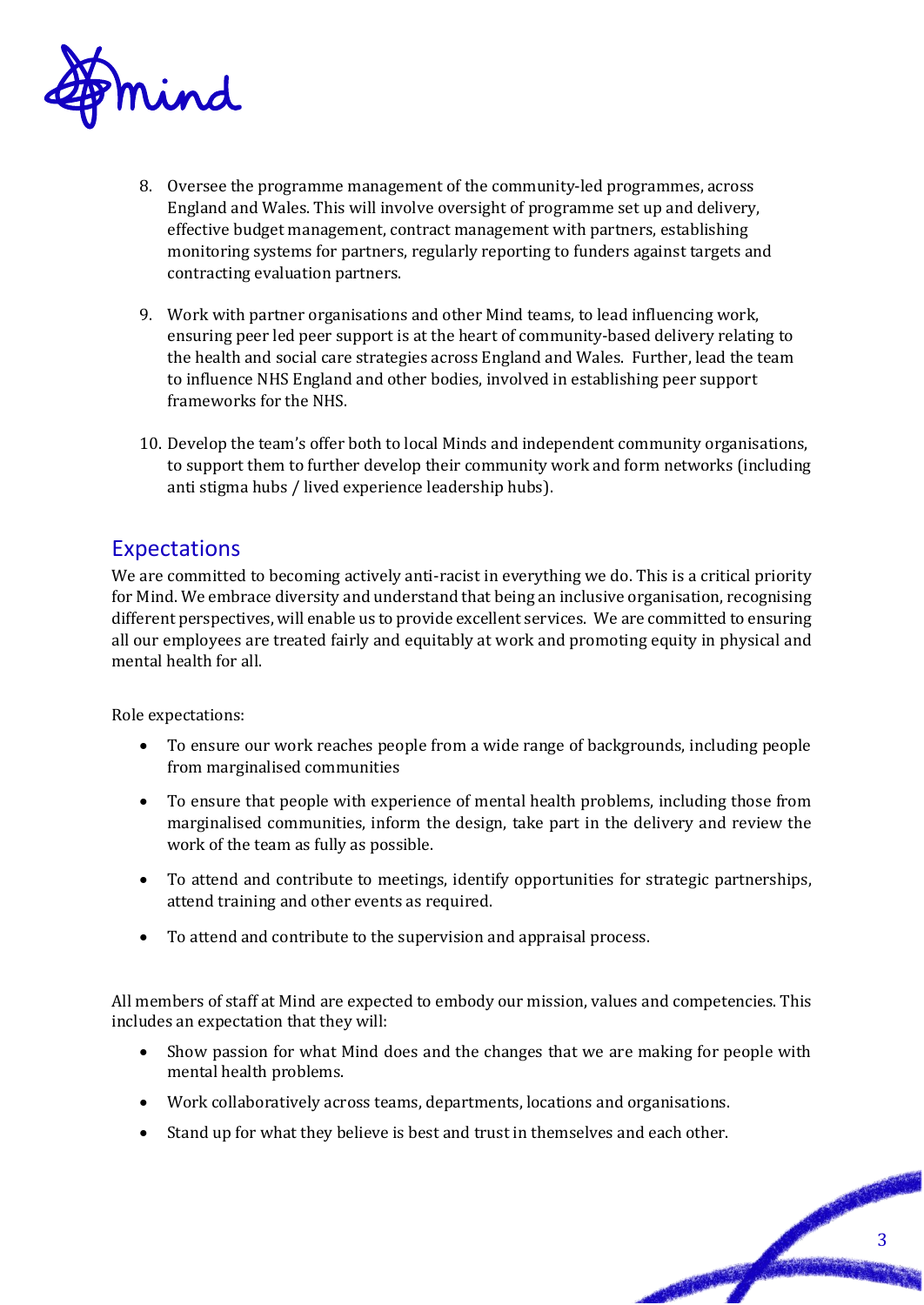

- Be open to others and ourselves and show a commitment to learning.
- Be open to change and respond flexibly and quickly to the changing world.
- Demonstrate organisational awareness and see the bigger picture while working towards objectives.
- Communicate effectively, ensuring their messages are understood and that they strive to understand others.
- Value diversity and treat others with respect, showing sensitivity towards differences, promoting and encouraging diversity, and building on people's different skills and talents to enhance the quality of their own and others' work.
- Take responsibility for their decisions.
- Attend and contribute to Mind staff training and any other training identified as appropriate for the post.
- Occasionally travel to meetings in England and Wales and/or work unsociable hours, which may require the need for an overnight stay, evening and weekend work.
- Ensure that all responsibilities and activities within their post are consistent with the terms and spirit of Mind's mission, vision, values, policies and procedures.
- Adhere to relevant legal and statutory requirements including the Data Protection Act, Health and Safety at Work Act and relevant charity law.
- To be prepared to work flexibly (e.g. hot-desking, home-enabled working) according to business need
- Maintain an appropriate level of confidentiality at all times.
- Contribute to making Mind a greener workplace.

### Person specification

#### Essential criteria

- 1. Substantial experience of leading large-scale community-led programmes of activity that empower local people and achieve social change. Expertise in community facilitation and co-production approaches that enable local people and communities to lead and contribute fully to programmes of work.
- 2. Substantial experience in ensuring that people from a wide range of marginalised communities participate fully in co-production processes.
- 3. Proven track record of team leadership and development, line management, and performance and conduct management when appropriate.

PASSED BY